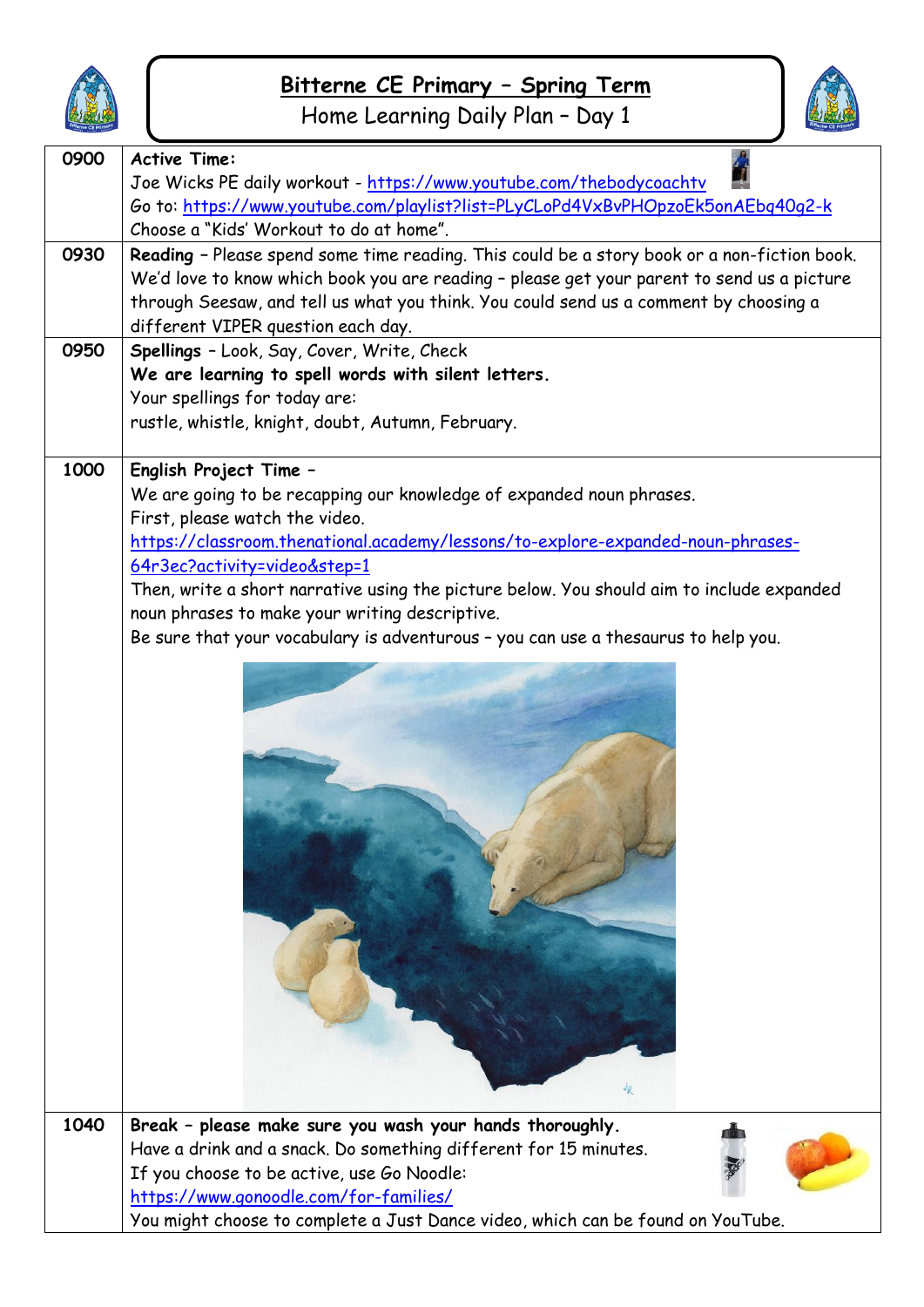|      | It is a good idea for parents to check the videos first.                                                                         |
|------|----------------------------------------------------------------------------------------------------------------------------------|
| 1100 | Maths Learning Time - You will need to complete these lessons in order.                                                          |
|      | I am learning to classify 2D and 3D shapes.<br>https://classroom.thenational.academy/lessons/2d-and-3d-shape-classifying-shapes- |
|      | <u>crrk8d?activity=intro_quiz&amp;step=1</u>                                                                                     |
|      | In this lesson, you will be identifying, comparing and classifying 2D and 3D shapes based on                                     |
|      | their properties.                                                                                                                |
|      | Do lesson and then complete all sections in order (entry quiz, video, PowerPoint and exit<br>quiz).                              |
| 1140 | <b>Reflection Time</b>                                                                                                           |
|      | Draw with Rob - https://www.youtube.com/c/RobBiddulph72                                                                          |
| 1200 | Lunch Time - please make sure you wash your hands thoroughly.                                                                    |

| 1300  | Maths - Numbots (KS1) or Times Table Rockstars (KS2)                                                                                                                       |
|-------|----------------------------------------------------------------------------------------------------------------------------------------------------------------------------|
|       | Complete an activity of your choice: Rock Slam, Studio, Session or Sound Check.                                                                                            |
|       | Your log-in should be on Seesaw. If you are not sure of your log-in, please contact your class                                                                             |
|       | teacher using Seesaw or the year group email address.                                                                                                                      |
| 13:15 | <b>Creative Time</b>                                                                                                                                                       |
|       | Project Time                                                                                                                                                               |
|       | Science - Context: Space                                                                                                                                                   |
|       | Today, you will choose one of the following planets: Mercury,<br>Venus, Mars, Jupiter, Saturn, Uranus, Neptune.                                                            |
|       | You are going to research all about the planet that you choose and will create either a<br>PowerPoint, a video or a poster about it.                                       |
|       |                                                                                                                                                                            |
| 1435  | <b>Story Time:</b><br>Look on the Book Trust website where there are many videos of people reading a story.<br>Choose a book that you may enjoy:                           |
|       | https://www.youtube.com/channel/UCGj_MrOZeQkVb7FCD-ogNPA                                                                                                                   |
|       | Story Time with David Walliams: https://www.worldofdavidwalliams.com/elevenses/<br>Why not try a David Walliams activity? https://www.worldofdavidwalliams.com/activities/ |
|       | You might also like to try a story on Story Time Family on You Tube:                                                                                                       |
|       | https://www.youtube.com/channel/UCvdUKabPUkx6p-zYlrxmJJw                                                                                                                   |
| 1450  | Newsround:                                                                                                                                                                 |
|       | https://www.bbc.co.uk/newsround/news/watch_newsround                                                                                                                       |
|       | Watch today's Newsround from the BBC.                                                                                                                                      |
| 1500  | End of the school day                                                                                                                                                      |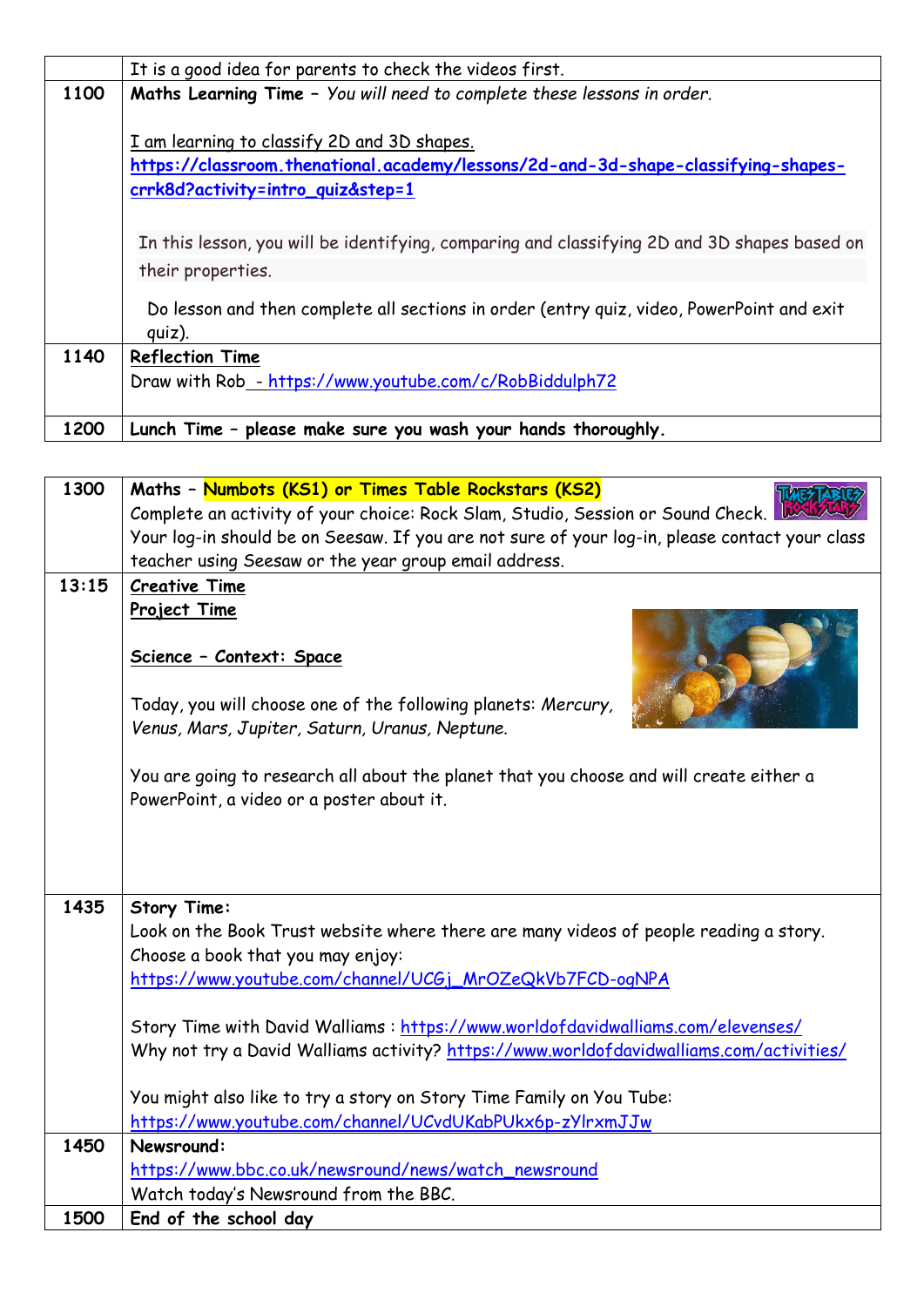

Home Learning Daily Plan – Day 2



| 0900 | <b>Active Time:</b><br>Joe Wicks PE daily workout - https://www.youtube.com/thebodycoachtv<br>Go to: https://www.youtube.com/playlist?list=PLyCLoPd4VxBvPHOpzoEk5onAEbq40q2-k<br>Choose a "Kids' Workout to do at home".                                                                                                                                                                                                                                                                                          |
|------|-------------------------------------------------------------------------------------------------------------------------------------------------------------------------------------------------------------------------------------------------------------------------------------------------------------------------------------------------------------------------------------------------------------------------------------------------------------------------------------------------------------------|
| 0930 | Reading - Please spend some time reading. This could be a story book or a non-fiction book.<br>We'd love to know which book you are reading - please get your parent to send us a picture<br>through Seesaw, and tell us what you think. You could send us a comment by choosing a<br>different VIPER question each day.                                                                                                                                                                                          |
| 0950 | Spellings - Look, Say, Cover, Write, Check<br>We are learning to spell words with a hyphen.<br>Your spellings for today are:<br>co-ordinate, re-iterate, re-enter, re-evaluate, co-author, re-examine.                                                                                                                                                                                                                                                                                                            |
| 1000 | English Project Time -<br>We are going to be recapping our knowledge of fronted adverbials.<br>First, please watch the video.<br>https://classroom.thenational.academy/lessons/to-explore-fronted-adverbials-<br>71h64t?activity=video&step=1<br>Then, write a short narrative using the picture below. You should aim to include fronted<br>adverbials, as well as expanded noun phrases to make your writing descriptive.<br>Be sure that your vocabulary is adventurous - you can use a thesaurus to help you. |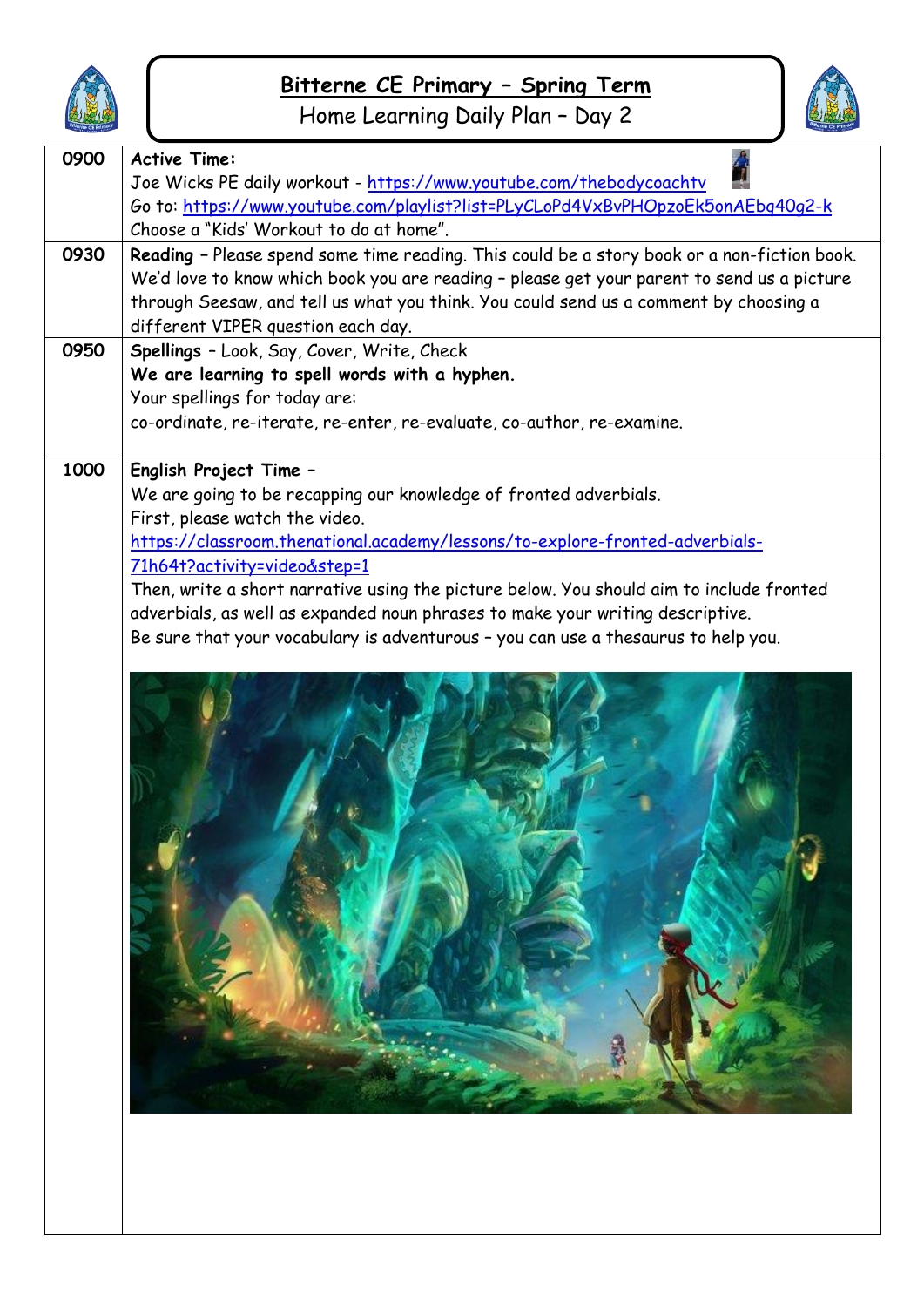| 1040 |                                                                                              |
|------|----------------------------------------------------------------------------------------------|
|      | Break - please make sure you wash your hands thoroughly.                                     |
|      | Have a drink and a snack. Do something different for 15 minutes.                             |
|      | If you choose to be active, use Go Noodle:                                                   |
|      | https://www.gonoodle.com/for-families/                                                       |
|      | You might choose to complete a Just Dance video, which can be found on YouTube.              |
|      | It is a good idea for parents to check the videos first.                                     |
| 1100 | Maths Learning Time -                                                                        |
|      |                                                                                              |
|      | I am learning to compare and classify right angled triangles and equilateral triangles.      |
|      | https://classroom.thenational.academy/lessons/comparing-and-classifying-right-angled-        |
|      | triangles-and-equilateral-triangles-74r62e?activity=video&step=1                             |
|      |                                                                                              |
|      |                                                                                              |
|      | In this lesson, you will be comparing and classifying right angled triangles and equilateral |
|      | triangles.                                                                                   |
|      | Do lesson and then complete all sections in order (entry quiz, video, PowerPoint and exit    |
|      |                                                                                              |
|      | $q$ uiz).                                                                                    |
|      |                                                                                              |
|      |                                                                                              |
| 1140 | Reflection Time                                                                              |
|      | Draw with Rob_- https://www.youtube.com/c/RobBiddulph72                                      |
|      |                                                                                              |
| 1200 | Lunch Time - please make sure you wash your hands thoroughly.                                |

| 1300 | Maths - Numbots (KS1) or Times Table Rockstars (KS2)                                                                                                                      |
|------|---------------------------------------------------------------------------------------------------------------------------------------------------------------------------|
|      | Complete an activity of your choice: Rock Slam, Studio, Session or Sound Check.                                                                                           |
|      | Your log-in should be on Seesaw. If you are not sure of your log-in, please contact your class                                                                            |
|      | teacher using Seesaw or the year group email address.                                                                                                                     |
| 1320 | Creative time: Space themed Artwork                                                                                                                                       |
|      | You are going to create a piece of artwork (using materials of your choice) of the planet that<br>you were researching yesterday.<br>Use the images below to inspire you. |
|      |                                                                                                                                                                           |
| 1435 | <b>Story Time:</b>                                                                                                                                                        |
|      | Look on the Book Trust website where there are many videos of people reading a story.                                                                                     |
|      | Choose a book that you may enjoy:                                                                                                                                         |
|      | https://www.youtube.com/channel/UCGj_MrOZeQkVb7FCD-ogNPA                                                                                                                  |
|      |                                                                                                                                                                           |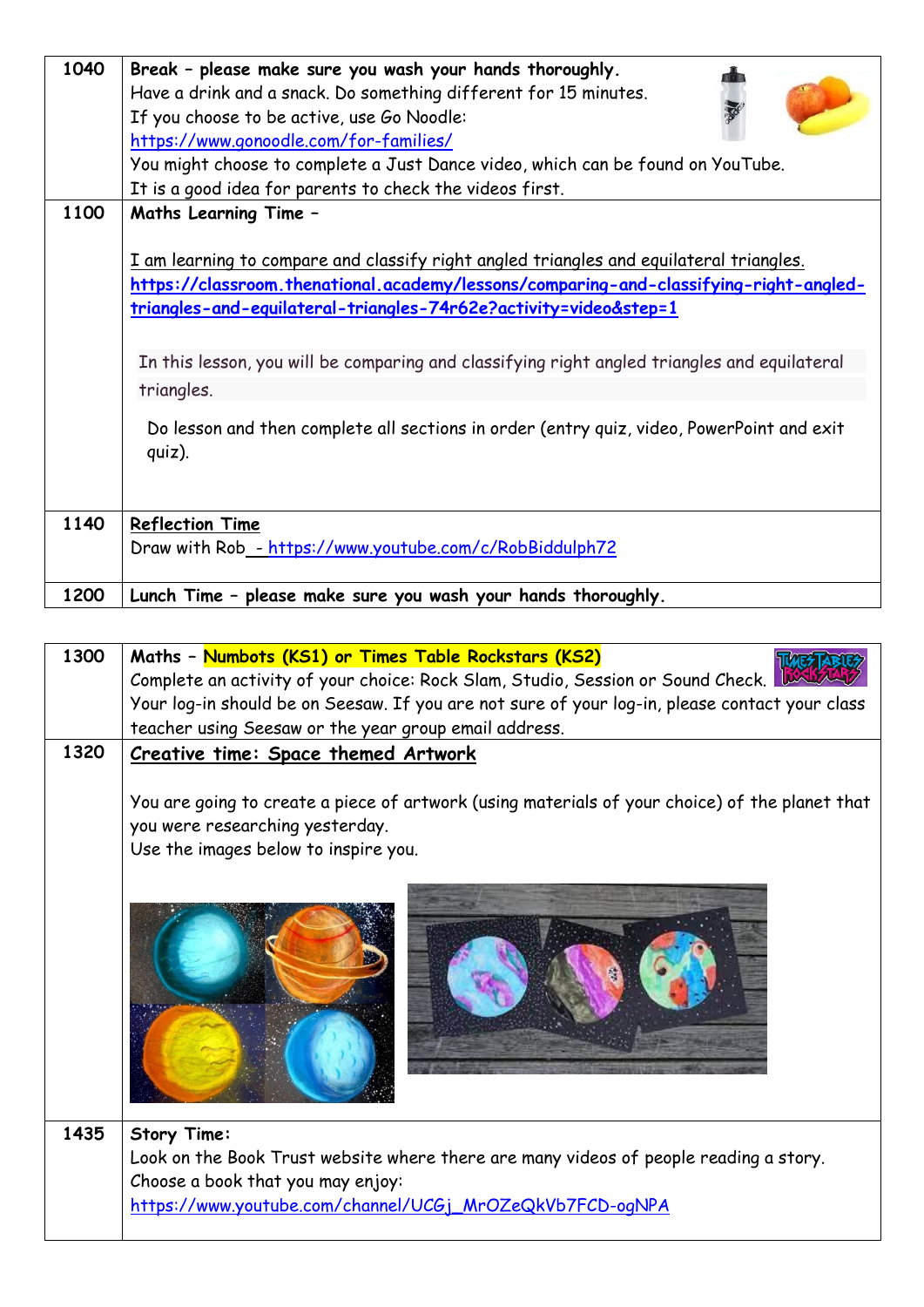|      | Story Time with David Walliams: https://www.worldofdavidwalliams.com/elevenses/         |
|------|-----------------------------------------------------------------------------------------|
|      | Why not try a David Walliams activity? https://www.worldofdavidwalliams.com/activities/ |
|      |                                                                                         |
|      | You might also like to try a story on Story Time Family on You Tube:                    |
|      | https://www.youtube.com/channel/UCvdUKabPUkx6p-zYlrxmJJw                                |
| 1450 | Newsround:                                                                              |
|      | https://www.bbc.co.uk/newsround/news/watch_newsround                                    |
|      | Watch today's Newsround from the BBC.                                                   |
| 1500 | End of the school day                                                                   |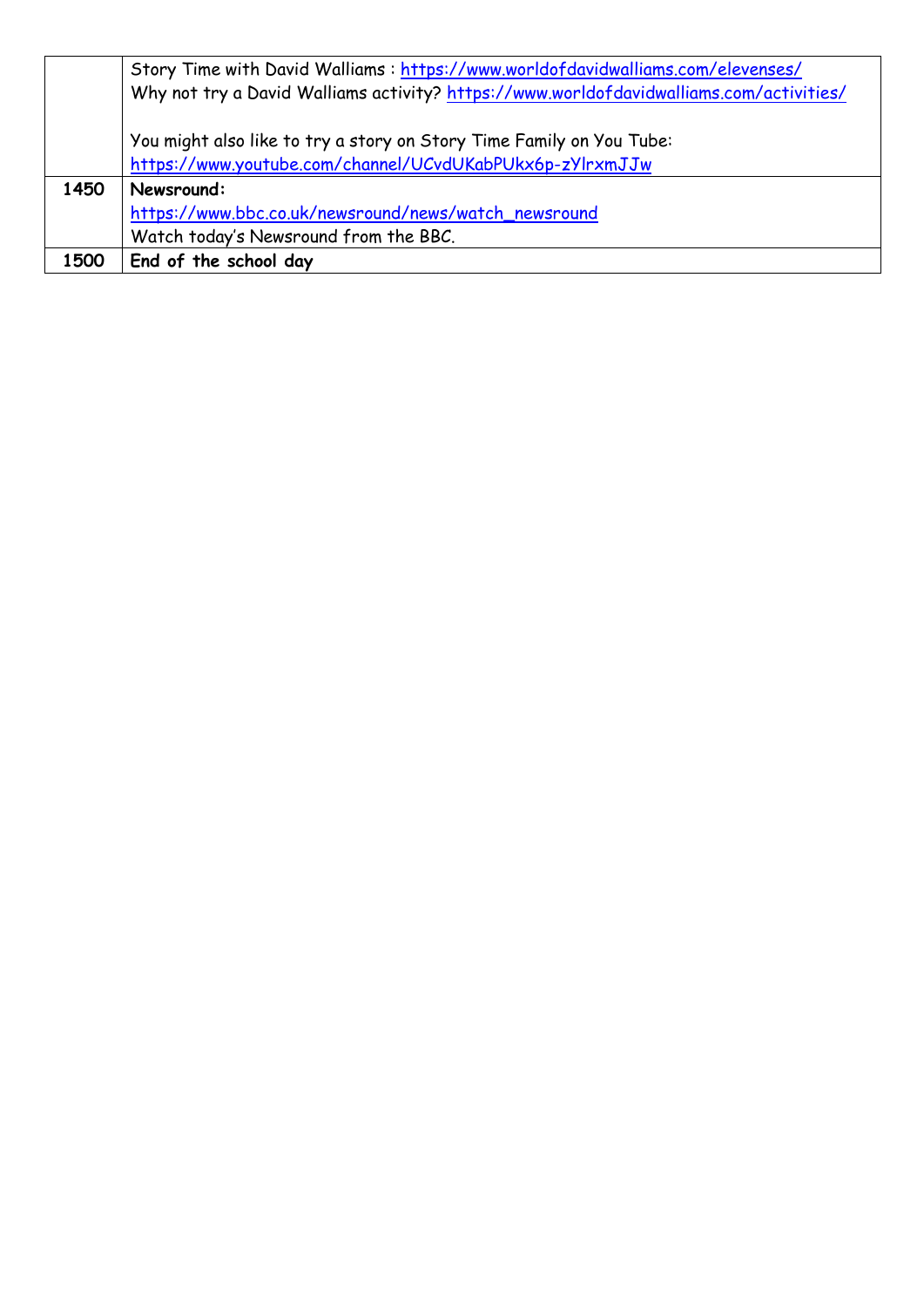

Home Learning Daily Plan – Day 3



| 0900 | <b>Active Time:</b>                                                                                                       |
|------|---------------------------------------------------------------------------------------------------------------------------|
|      | Joe Wicks PE daily workout - https://www.youtube.com/thebodycoachtv                                                       |
|      | Go to: https://www.youtube.com/playlist?list=PLyCLoPd4VxBvPHOpzoEk5onAEbq40q2-k                                           |
|      | Choose a "Kids' Workout to do at home".                                                                                   |
| 0930 | Reading - Please spend some time reading. This could be a story book or a non-fiction book.                               |
|      | We'd love to know which book you are reading - please get your parent to send us a picture                                |
|      | through Seesaw, and tell us what you think. You could send us a comment by choosing a                                     |
|      | different VIPER question each day.                                                                                        |
| 0950 | Spellings - Look, Say, Cover, Write, Check                                                                                |
|      | We are learning to spell words with a sc that make and s sound.                                                           |
|      | Your spellings for today are:                                                                                             |
| 1000 | science, scissors, scent, scenery, muscle, crescent.                                                                      |
|      | English Project Time -                                                                                                    |
|      | We are going to be recapping our knowledge of compound and complex sentences.<br>First, please watch the video.           |
|      | https://classroom.thenational.academy/lessons/to-practise-complex-and-compound-                                           |
|      | sentences-c8tpct?activity=video&step=1                                                                                    |
|      | Then, write a short narrative using the picture below. You should aim to include both                                     |
|      | compound and complex sentences, as well as fronted adverbials and expanded noun phrases                                   |
|      | to make your writing descriptive.                                                                                         |
|      | Be sure that your vocabulary is adventurous - you can use a thesaurus to help you.                                        |
|      |                                                                                                                           |
|      |                                                                                                                           |
| 1040 | Break - please make sure you wash your hands thoroughly.                                                                  |
|      | Have a drink and a snack. Do something different for 15 minutes.                                                          |
|      | If you choose to be active, use Go Noodle:                                                                                |
|      | https://www.gonoodle.com/for-families/<br>You might choose to complete a Just Dance video, which can be found on YouTube. |
|      | It is a good idea for parents to check the videos first.                                                                  |
| 1100 | <b>Maths Learning Time -</b>                                                                                              |
|      | I am learning to identify lines of symmetry in 2-D shapes.                                                                |
|      | https://classroom.thenational.academy/lessons/to-identify-lines-of-symmetry-in-2-d-                                       |
|      | shapes-64tk6e?from_query=symmetry+                                                                                        |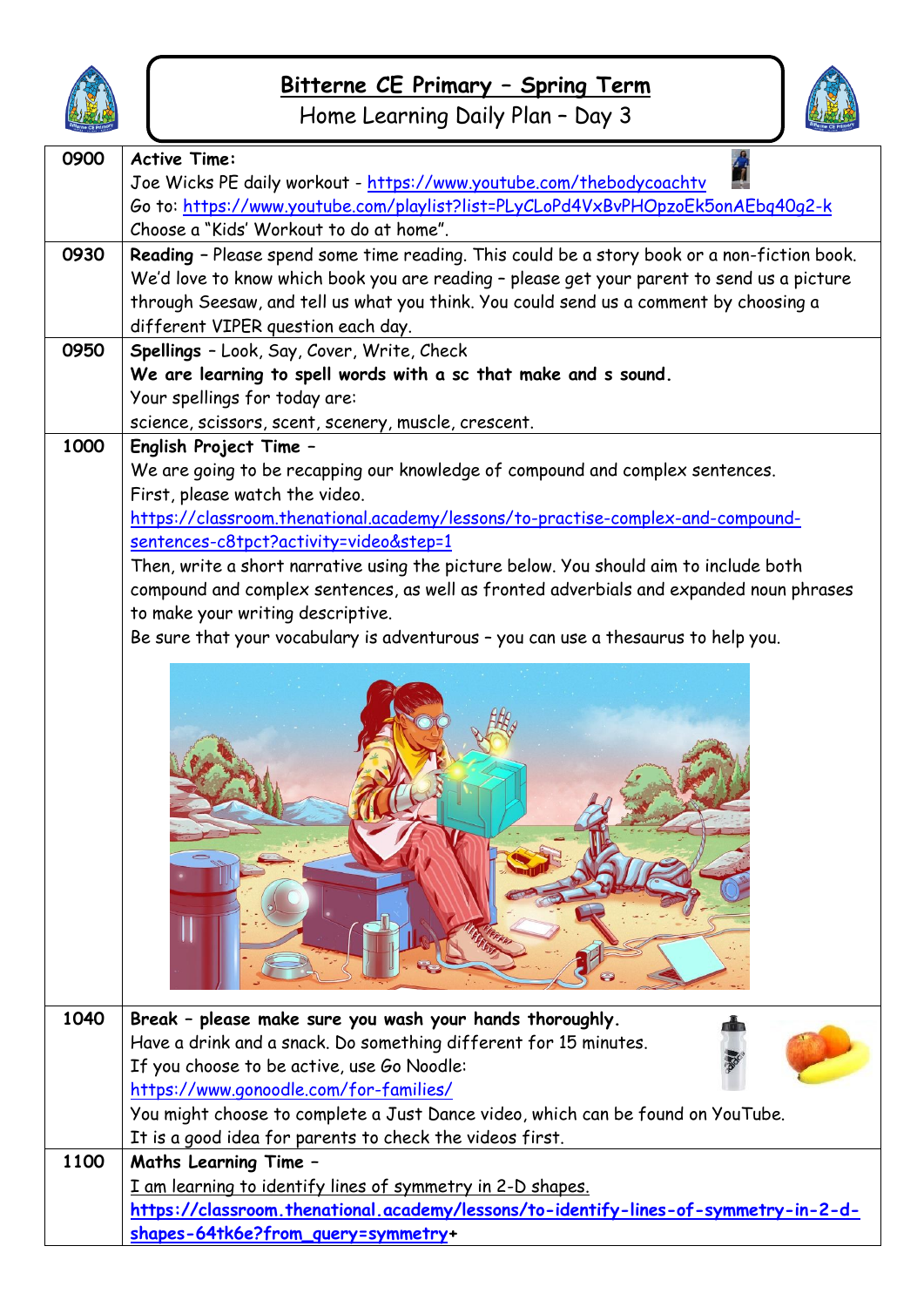|      | Do lesson and then complete all sections in order (entry quiz, video, PowerPoint and exit<br>$q$ uiz). |
|------|--------------------------------------------------------------------------------------------------------|
| 1140 | <b>Reflection Time</b><br>Draw with Rob_- https://www.youtube.com/c/RobBiddulph72                      |
| 1200 | Lunch Time - please make sure you wash your hands thoroughly.                                          |

| 1300 | Maths - Numbots (KS1) or Times Table Rockstars (KS2)                                                                                                                       |
|------|----------------------------------------------------------------------------------------------------------------------------------------------------------------------------|
|      | Complete an activity of your choice: Rock Slam, Studio, Session or Sound Check.                                                                                            |
|      | Your log-in should be on Seesaw. If you are not sure of your log-in, please contact your class                                                                             |
|      | teacher using Seesaw or the year group email address.                                                                                                                      |
| 1315 | Project Time: Designing your own planet.                                                                                                                                   |
|      |                                                                                                                                                                            |
|      | Today, you are going to be designing your own planet.                                                                                                                      |
|      | Think about each of the following questions:                                                                                                                               |
|      | How big is your planet?<br>$\bullet$                                                                                                                                       |
|      | Where is your planted located?<br>$\bullet$                                                                                                                                |
|      | What's the population of your planet?<br>$\bullet$                                                                                                                         |
|      | Choose some inhabitants other than humans<br>$\bullet$                                                                                                                     |
|      | How advanced is civilization?<br>$\bullet$                                                                                                                                 |
|      | What's your planet's weather like?<br>$\bullet$                                                                                                                            |
|      | What will cover most of your planet?<br>$\bullet$                                                                                                                          |
|      |                                                                                                                                                                            |
|      | Create either a PowerPoint, video or poster to present your new planet.                                                                                                    |
|      |                                                                                                                                                                            |
|      |                                                                                                                                                                            |
|      |                                                                                                                                                                            |
| 1435 | <b>Story Time:</b>                                                                                                                                                         |
|      | Look on the Book Trust website where there are many videos of people reading a story.                                                                                      |
|      | Choose a book that you may enjoy:                                                                                                                                          |
|      | https://www.youtube.com/channel/UCGj_MrOZeQkVb7FCD-ogNPA                                                                                                                   |
|      |                                                                                                                                                                            |
|      | Story Time with David Walliams: https://www.worldofdavidwalliams.com/elevenses/<br>Why not try a David Walliams activity? https://www.worldofdavidwalliams.com/activities/ |
|      |                                                                                                                                                                            |
|      | You might also like to try a story on Story Time Family on You Tube:                                                                                                       |
|      | https://www.youtube.com/channel/UCvdUKabPUkx6p-zYlrxmJJw                                                                                                                   |
| 1450 | Newsround:                                                                                                                                                                 |
|      | https://www.bbc.co.uk/newsround/news/watch_newsround                                                                                                                       |
|      | Watch today's Newsround from the BBC.                                                                                                                                      |
| 1500 | End of the school day                                                                                                                                                      |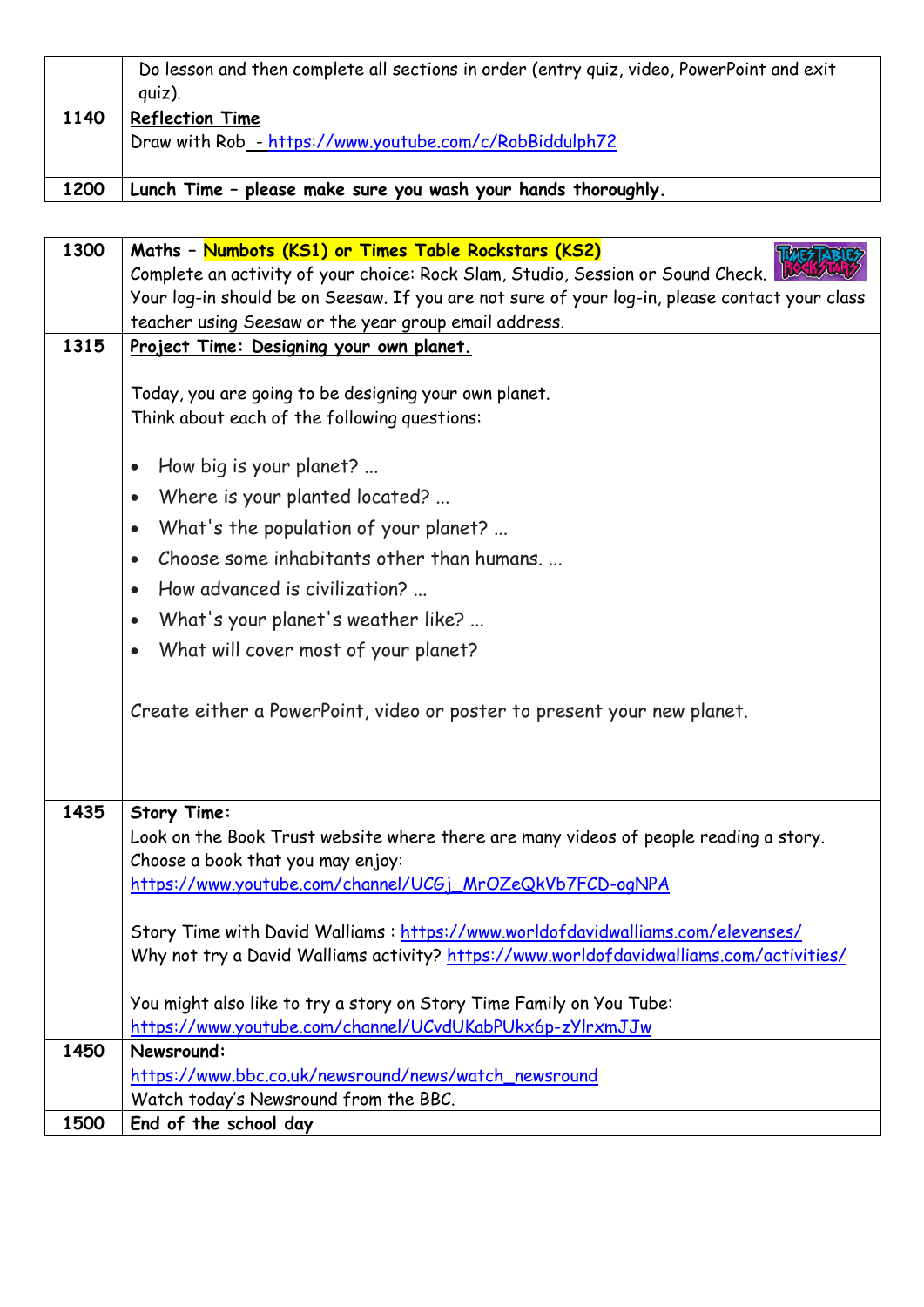

Home Learning Daily Plan – Day 4



w

| 0900 | <b>Active Time:</b>                                                                                                                                                        |
|------|----------------------------------------------------------------------------------------------------------------------------------------------------------------------------|
|      | Joe Wicks PE daily workout - https://www.youtube.com/thebodycoachtv                                                                                                        |
|      | Go to: https://www.youtube.com/playlist?list=PLyCLoPd4VxBvPHOpzoEk5onAEbq40q2-k                                                                                            |
|      | Choose a "Kids' Workout to do at home".                                                                                                                                    |
| 0930 | Reading - Please spend some time reading. This could be a story book or a non-fiction book.                                                                                |
|      | We'd love to know which book you are reading - please get your parent to send us a picture                                                                                 |
|      | through Seesaw, and tell us what you think. You could send us a comment by choosing a<br>different VIPER question each day.                                                |
| 0950 | Spellings - Look, Say, Cover, Write, Check                                                                                                                                 |
|      | We are learning to spell words that are homophones.                                                                                                                        |
|      | Your spellings for today are:                                                                                                                                              |
|      | steel, steal, stair, stare, weight, wait.                                                                                                                                  |
| 1000 | English Project Time -                                                                                                                                                     |
|      | We are going to be recapping our knowledge of parenthesis.                                                                                                                 |
|      | First, please watch the video.                                                                                                                                             |
|      | https://classroom.thenational.academy/lessons/to-explore-the-functions-of-a-colon-                                                                                         |
|      | c5hkjd?activity=video&step=1                                                                                                                                               |
|      | Then, write a short narrative using the picture below. You should aim to include parenthesis,                                                                              |
|      | as well as, compound and complex sentences, fronted adverbials and expanded noun phrases                                                                                   |
|      | to make your writing descriptive.                                                                                                                                          |
|      | Be sure that your vocabulary is adventurous - you can use a thesaurus to help you.                                                                                         |
|      |                                                                                                                                                                            |
| 1040 | Break - please make sure you wash your hands thoroughly.<br>Have a drink and a snack. Do something different for 15 minutes.<br>If you choose to be active, use Go Noodle: |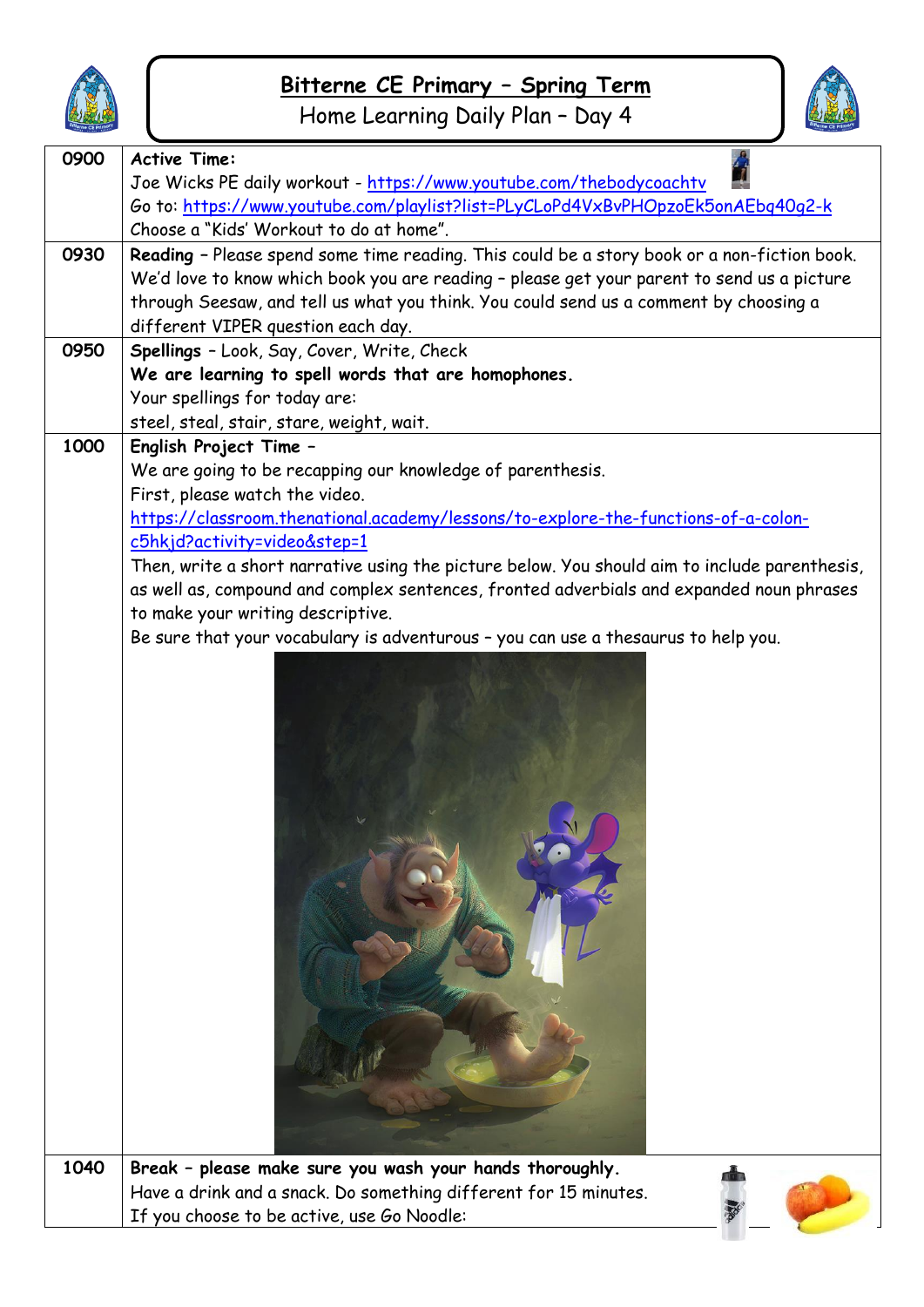|      | https://www.gonoodle.com/for-families/                                                                 |
|------|--------------------------------------------------------------------------------------------------------|
|      | You might choose to complete a Just Dance video, which can be found on YouTube.                        |
|      | It is a good idea for parents to check the videos first.                                               |
| 1100 | <b>Maths Learning Time -</b>                                                                           |
|      | I am learning to describe the position or coordinates on a full coordinate grid.                       |
|      | https://classroom.thenational.academy/lessons/describing-coordinate-positions-on-a-grid-               |
|      | 6hqpat?from_query=describing+position+                                                                 |
|      | Do lesson and then complete all sections in order (entry quiz, video, PowerPoint and exit<br>$q$ uiz). |
| 1140 | <b>Reflection Time</b>                                                                                 |
|      | Draw with Rob - https://www.youtube.com/c/RobBiddulph72                                                |
|      |                                                                                                        |
| 1200 | Lunch Time - please make sure you wash your hands thoroughly.                                          |

| 1300  | Maths - Numbots (KS1) or Times Table Rockstars (KS2)                                                                                                                                 |
|-------|--------------------------------------------------------------------------------------------------------------------------------------------------------------------------------------|
|       | Complete an activity of your choice: Rock Slam, Studio, Session or Sound Check.                                                                                                      |
|       | Your log-in should be on Seesaw. If you are not sure of your log-in, please contact your                                                                                             |
|       | class teacher using Seesaw or the year group email address.                                                                                                                          |
| 13:15 | <b>Project Learning Time</b>                                                                                                                                                         |
|       | Today, you are going to be using the planning that you completed yesterday to help<br>you draw/create your own planet.                                                               |
|       | You can use the template to design what your planet looks like, or if you would like to<br>make a 3D sculpture of your planet (using materials of your choice) you can do this also. |
|       | Create Your Own Planet                                                                                                                                                               |
|       |                                                                                                                                                                                      |
|       |                                                                                                                                                                                      |
|       |                                                                                                                                                                                      |
|       |                                                                                                                                                                                      |
|       |                                                                                                                                                                                      |
|       |                                                                                                                                                                                      |
|       | Planet Name:                                                                                                                                                                         |
|       | About your planet: _______                                                                                                                                                           |
|       |                                                                                                                                                                                      |
| 1435  | <b>Story Time:</b>                                                                                                                                                                   |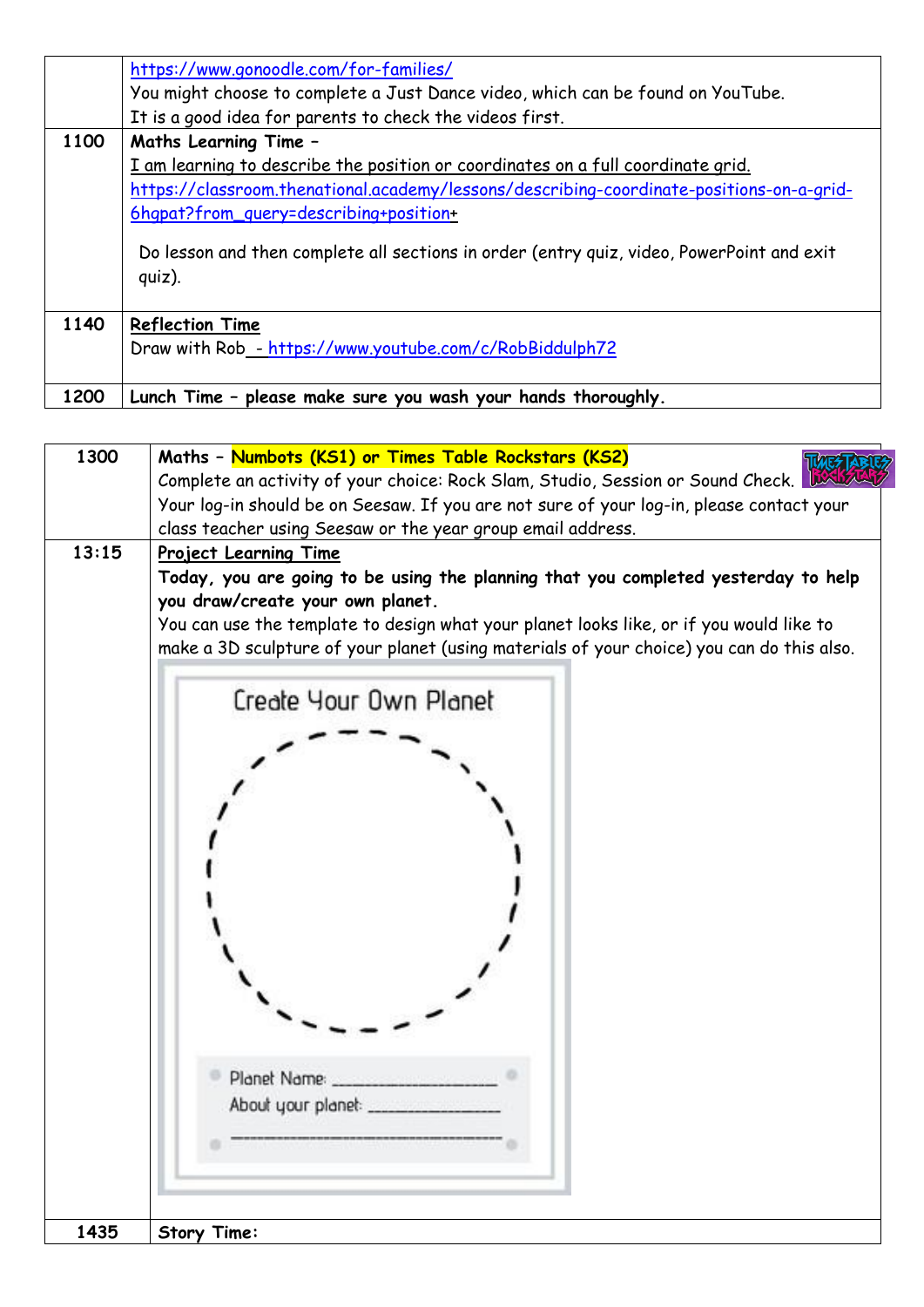|      | Look on the Book Trust website where there are many videos of people reading a story. |
|------|---------------------------------------------------------------------------------------|
|      | Choose a book that you may enjoy:                                                     |
|      | https://www.youtube.com/channel/UCGj_MrOZeQkVb7FCD-ogNPA                              |
|      |                                                                                       |
|      | Story Time with David Walliams: https://www.worldofdavidwalliams.com/elevenses/       |
|      | Why not try a David Walliams activity?                                                |
|      | https://www.worldofdavidwalliams.com/activities/                                      |
|      |                                                                                       |
|      | You might also like to try a story on Story Time Family on You Tube:                  |
|      | https://www.youtube.com/channel/UCvdUKabPUkx6p-zYlrxmJJw                              |
| 1450 | Newsround:                                                                            |
|      | https://www.bbc.co.uk/newsround/news/watch_newsround                                  |
|      | Watch today's Newsround from the BBC.                                                 |
| 1500 | End of the school day                                                                 |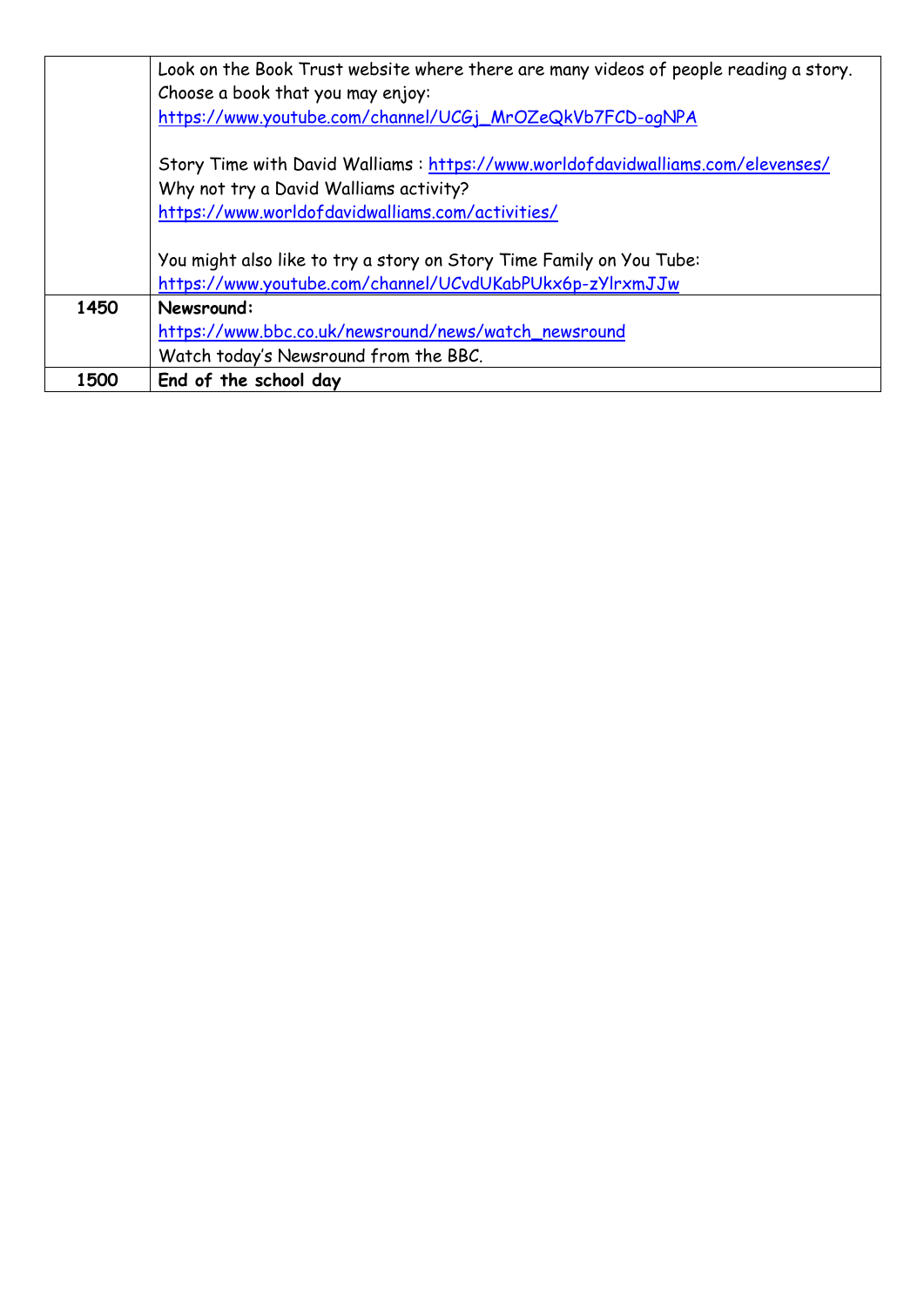

# **Bitterne CE Primary – Spring Term** Home Learning Daily Plan – Day 5



| 0900 | <b>Active Time:</b>                                                                                                |
|------|--------------------------------------------------------------------------------------------------------------------|
|      | Joe Wicks PE daily workout - https://www.youtube.com/thebodycoachtv                                                |
|      | Go to: https://www.youtube.com/playlist?list=PLyCLoPd4VxBvPHOpzoEk5onAEbq40q2-k                                    |
|      | Choose a "Kids' Workout to do at home".                                                                            |
| 0930 | Reading - Please spend some time reading. This could be a story book or a non-fiction book.                        |
|      | We'd love to know which book you are reading - please get your parent to send us a picture                         |
|      | through Seesaw, and tell us what you think. You could send us a comment by choosing a                              |
|      | different VIPER question each day.                                                                                 |
| 0950 | Spellings - Look, Say, Cover, Write, Check                                                                         |
|      | We are learning to spell words that are homophones.                                                                |
|      | Your spellings for today are:                                                                                      |
| 1000 | missed, mist, root, route, whose, who's                                                                            |
|      | English Project Time -                                                                                             |
|      | We are going to be recapping our knowledge of including dialogue in our writing.<br>First, please watch the video. |
|      | https://classroom.thenational.academy/lessons/to-practise-speech-with-punctuation-                                 |
|      | 68rp8e?activity=video&step=1                                                                                       |
|      | Then, write a short narrative using the picture below. You should aim to include dialogue                          |
|      | between the characters. As well as, parenthesis, compound and complex sentences, fronted                           |
|      | adverbials and expanded noun phrases to make your writing descriptive.                                             |
|      | Be sure that your vocabulary is adventurous - you can use a thesaurus to help you.                                 |
|      |                                                                                                                    |
| 1040 | Break - please make sure you wash your hands thoroughly.                                                           |
|      | Have a drink and a snack. Do something different for 15 minutes.                                                   |
|      | If you choose to be active, use Go Noodle:                                                                         |
|      | https://www.gonoodle.com/for-families/                                                                             |